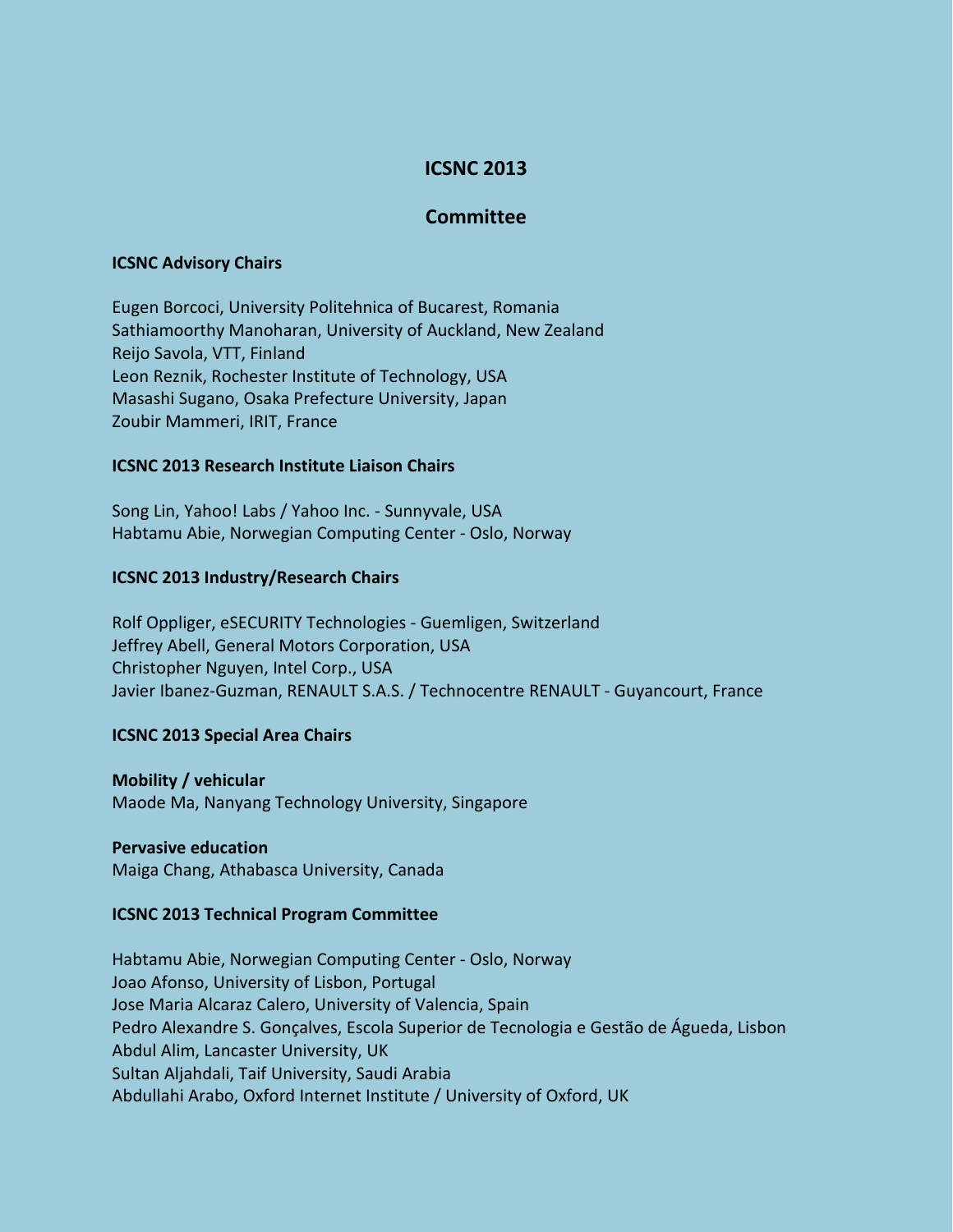Shin'ichi Arakawa, Osaka University, Japan Seon Yeob Baek, The Attached Institute of ETRI, Korea Ali Bakhtiar, Technological University of America - Coconut Creek, USA Ataul Bari, University of Western Ontario, Canada João Paulo Barraca, University of Aveiro, Portugal Mostafa Bassiouni, University of Central Florida, USA Robert Bestak, Czech Technical University in Prague, Czech Republic Mehdi Bezahaf, Lancaster University, UK Carlo Blundo, Università di Salerno - Fisciano, Italy Eugen Borcoci, Politehnica University of Bucarest, Romania Svetlana Boudko, Norwegian Computing Center, Norway Martin Brandl, Danube University Krems, Austria Thierry Brouard, University of Tours, France Francesco Buccafurri, University of Reggio Calabria, Italy Dumitru Dan Burdescu, University of Craiova, Romania Carlos T. Calafate, Universitat Politècnica de València, Spain Juan-Carlos Cano, Universitat Politècnica de València, Spain Jonathon Chambers, University Loughborough - Leics, UK Maiga Chang, Athabasca University, Canada Jen-Jee Chen, National University of Tainan, Taiwan, R.O.C. Tzung-Shi Chen, National University of Tainan, Taiwan Feng Cheng, Hasso-Plattner-Institute at University of Potsdam, Germany Jong Chern, University College Dublin, Ireland Stefano Chessa, Università di Pisa, Italy Stelvio Cimato, Università degli studi di Milano - Crema, Italy Nathan Clarke, University of Plymouth, UK José Coimbra, University of Algarve, Portugal Danco Davcev, University "St. Cyril and Methodius" - Skopje, Macedonia Vanesa Daza, University Pompeu Fabra, Spain Sergio De Agostino, Sapienza University, Italy Jan de Meer, smartspace®lab.eu GmbH || University (A.S.) of Technology and Economy HTW, **Germany** Carl James Debono, University of Malta, Malta Edna Dias Canedo, Universidade Federal da Paraíba (UFPB), Brazil Jawad Drissi, Cameron University - Lawton, USA Jaco du Toit, Stellenbosch University, South Africa Wan Du, Nanyang Technological University (NTU), Singapore Gerardo Fernández-Escribano, University of Castilla-La Mancha - Albacete, Spain Marco Furini, University of Modena and Reggio Emilia, Italy Pedro Gama, Truewind-Chiron, Portugal Thierry Gayraud, LAAS-CNRS / Université de Toulouse, France Sorin Georgescu, Ericsson Research - Montreal, Canada Dennis Gessner, NEC Laboratories Europe, Germany Marc Gilg, Université de Haute Alsace, France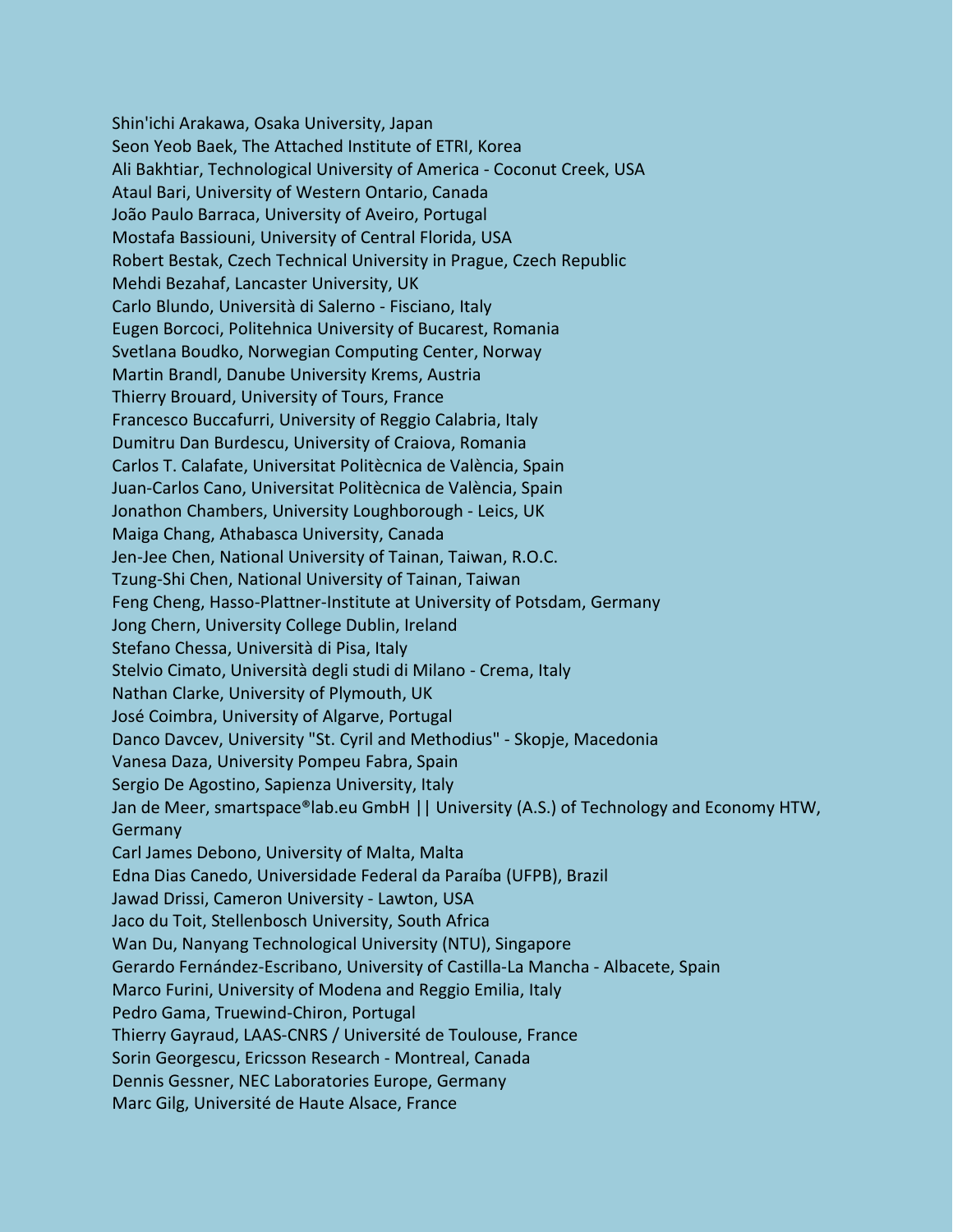Katja Gilly, Universidad Miguel Hernández, Spain Hock Guan Goh, Universiti Tunku Abdul Rahman, Malaysia Rubén González Crespo, Universidad Pontificia de Salamanca, Spain Vic Grout, Glyndwr University, UK Jason Gu, Singapore University of Technology and Design, Singapore Takahiro Hara, Osaka University, Japan Pilar Herrero, Polytechnic University of Madrid, Spain Mohammad Asadul Hoque, Texas Southern University, USA Chi-Fu Huang, National Chung-Cheng University, Taiwan, R.O.C. Javier Ibanez-Guzman, RENAULT S.A.S., France Georgi Iliev, Technical University of Sofia, Bulgaria Shoko Imaizumi, Chiba University, Japan Atsuo Inomata, Nara Institute of Science and Technology, Japan Raj Jain, Washington University in St. Louis, U.S.A. Michail Kalogiannakis, University of Crete, Greece Yasushi Kambayashi, Nippon Institute of Technology, Japan Sokratis K. Katsikas, University of Piraeus, Greece Pierre Kleberger, Chalmers University of Technology - Gothenburg, Sweden Takashi Kurimoto, NTT Network service system laboratories, Japan Romain Laborde, University of Toulouse, France Mikel Larrea, University of the Basque Country UPV/EHU, Spain Wolfgang Leister, Norsk Regnesentral (Norwegian Computing Center), Norway Tayeb Lemlouma, IRISA / IUT of Lannion (University of Rennes 1), France Hui Li, Shenzhen Graduate School/Peking University, China Jian Li, IBM Research in Austin, USA Kuan-Ching Li, Providence University, Taiwan Yaohang Li, Old Dominion University, USA Wei-Ming Lin, University of Texas at San Antonio, USA Abdel Lisser, Université Paris Sud , France Thomas Little, Boston University, USA Damon Shing-Min Liu, National Chung Cheng University, Taiwan Christian Maciocco, Intel, USA Kia Makki, Technological University of America - Coconut Creek, USA Amin Malekmohammadi, University of Nottingham, Malaysia Zoubir Mammeri, IRIT, France Herwig Mannaert, University of Antwerp, Belgium Sathiamoorthy Manoharan, University of Auckland, New Zealand Gregorio Martinez, University of Murcia, Spain Constandinos Mavromoustakis, University of Nicosia, Cyprus Pedro D. Medeiros, Universidade Nova de Lisboa, Portugal Yakim Mihov, Technical University of Sofia, Bulgaria Karol Molnár, Honeywell International, s.r.o. - Brno, Czech Republic Stefano Montanelli, University of Milano (UNIMI), Italy Rossana Motta, University of California San Diego, USA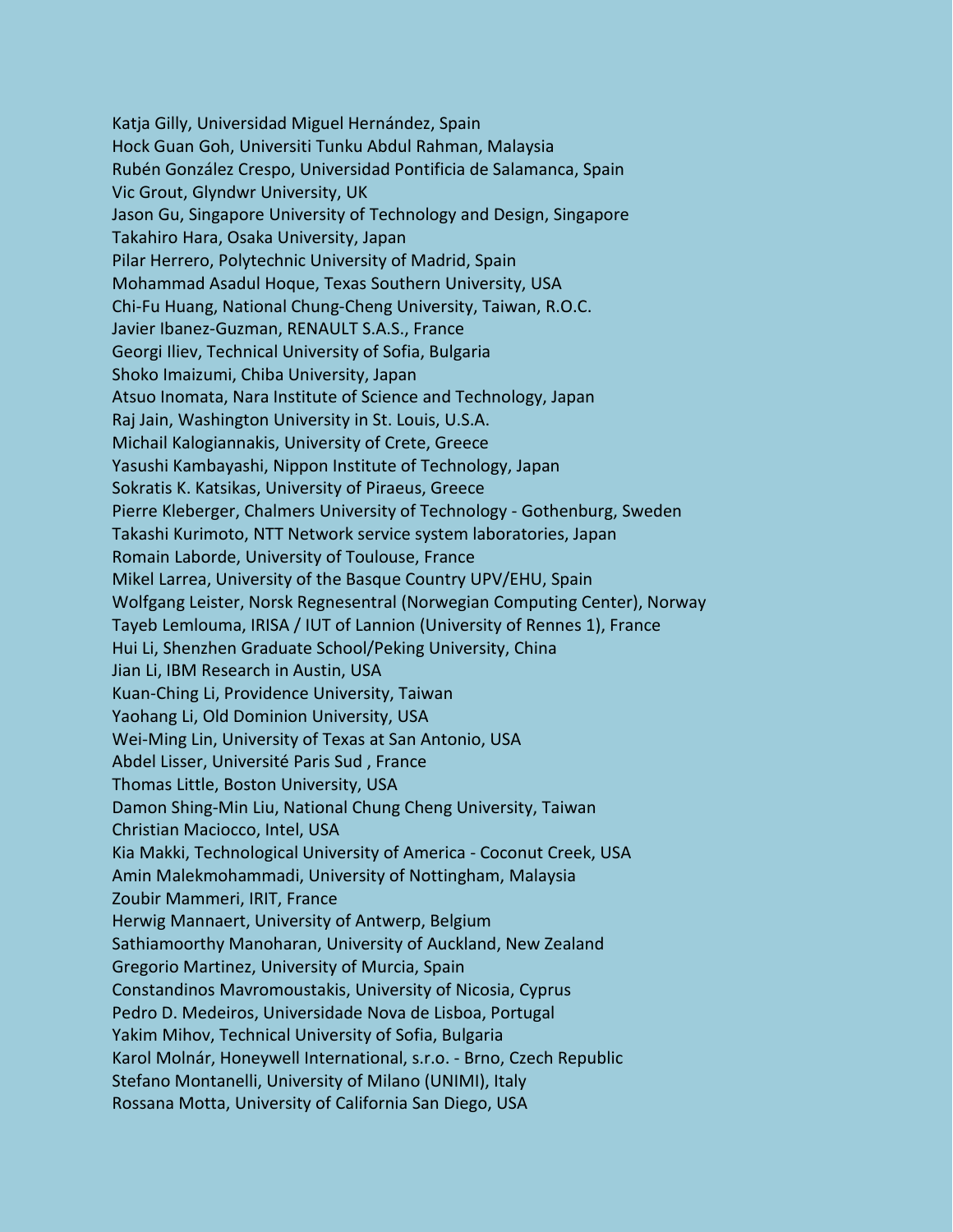Mohammad Mozumdar, California State University, Long Beach, USA Peter Mueller, IBM Zurich Research Laboratory, Switzerland Juan Pedro Muñoz-Gea, Universidad Politécnica de Cartagena, Spain Jean Frederic Myoupo, Universite de Picardie Jules Verne, France David Navarro, Lyon Institute Of Nanotechnology, France Ronit Nossenson, Jerusalem College of Technology, Israel Péter Orosz, University of Debrecen, Hungary Gerard Parr, University of Ulster-Coleraine, Northern Ireland, UK Dennis Pfisterer, Universität zu Lübeck, Germany Victor Ramos, UAM-Iztapalapa, Mexico Saquib Razak, Carnegie Mellon University, Qatar Leon Reznik, Rochester Institute of Technology, USA Saad Rizvi, University of Manitoba - Winnipeg, Canada Joel Rodrigues, University of Beira Interior, Portugal Enrique Rodriguez-Colina, Autonomous Metropolitan University – Iztapalapa, Mexico Javier Rubio-Loyola, CINVESTAV, Mexico Jorge Sá Silva, University of Coimbra, Portugal Curtis Sahd, Rhodes University, South Africa Demetrios G Sampson, University of Piraeus & CERTH, Greece Ahmad Tajuddin Samsudin, Telekom Research & Development, Malaysia Luis Enrique Sánchez Crespo, Sicaman Nuevas Tecnologías, Colombia Carol Savill-Smith, GSM Associates, UK Reijo Savola, VTT, Finland Marialisa Scatà, University of Catania, Italy Sebastian Schellenberg, Ilmenau University of Technology, Germany Marc Sevaux, Université de Bretagne-Sud, France Hong Shen, University of Adelaide, Australia Axel Sikora, University of Applied Sciences Offenburg, Germany Adão Silva, University of Aveiro / Institute of Telecommunications, Portugal Narasimha K. Shashidhar, Sam Houston State University, USA Stelios Sotiriadis, University of Derby, UK Theodora Souliou, National Technical University of Athens, Greece Weilian Su, Naval Postgraduate School - Monterey, USA Masashi Sugano, Osaka Prefecture University, Japan Young-Joo Suh, Pohang University of Science and Technology (POSTECH), Korea Jani Suomalainen, VTT Technical Research Centre of Finland, Finland Stephanie Teufel, University of Fribourg, Switzerland Radu Tomoiaga, University Politehnica of Timisoara, Romania Neeta Trivedi, Neeta Trivedi, Aeronautical Development Establishment- Bangalore, India Tzu-Chieh Tsai, National Chengchi University, Taiwan Thrasyvoulos Tsiatsos, Aristotle University of Thessaloniki, Greece Costas Vassilakis, University of Peloponnese, Greece Luis Veiga, INESC ID / Technical University of Lisbon, Portugal Tingkai Wang, London Metropolitan University, UK